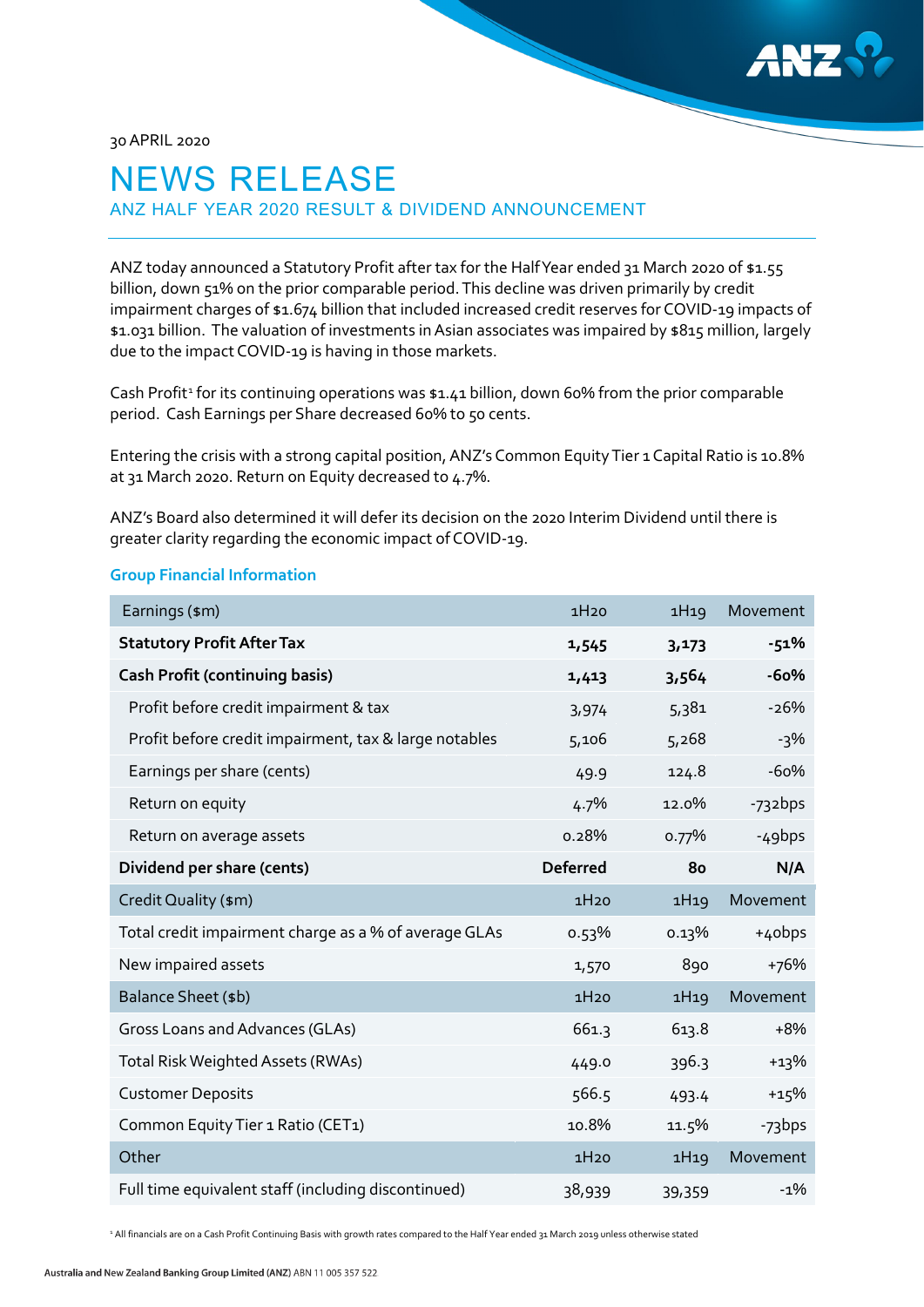## CEO COMMENTARY

ANZ Chief Executive Officer Shayne Elliott said: "Firstly, our thoughts are with those who have been directly impacted by COVID-19, particularly those who have suffered from the health impacts, as well as the millions of people who are now facing financial uncertainty.

"This is a terrible time for many and I want our customers, employees and shareholders to know we enter this crisis in very good shape to support our communities given the work completed over the past four years to simplify our business and strengthen our balance sheet.

"Our experienced management team has implemented a four-pronged plan focused on protecting the things that matter, adapting for a new world, engaging with key stakeholders, while still preparing for the future.

"From a customer support perspective, we are already assisting 180,000 customers with deferrals on loan payments. We also provided \$16 billion in additional lending, mainly to our long-term investment-grade institutional customers to support them through COVID-19.This unparalleled level of customer support is ultimately in the long-term interests of all stakeholders, including investors.

"From an operational perspective, excluding our Australian branch staff, we have more than 95% of our people working from home while still providing the essential banking services required by the community. This move to a new way of working was completed by 17 March, including our offshore delivery centres, and was supported by recent investments in technology and agile work practices.

"While the health implications of this crisis are different, the reality is the financial sector has faced major shocks every seven to 10 years on average. This reinforces our prudent approach to capital and liquidity, as well as the work to simplify our business and focus on productivity. Our conservative approach over recent years, highlighted by our focus on owner-occupier home loans and not offering a retail home loan product to the SMSF sector, are examples of this approach," he said.

Commenting on theGroup's most recent financial performance, Mr Elliott said: "This was a reasonable result given the tough trading conditions being experienced before the crisis hit. We maintained our focus on productivity and continued to target balance sheet growth in our preferred segments. Loan losses heading into March were at historically low-levels and we are well positioned to manage the higher credit charges taken as a result of COVID-19.

"COVID-19 has clearly impacted our performance, however the work done over many years to simplify our business, strengthen our balance sheet as well as developing a more agile and resilient workforce meant we were well-prepared to support customers through the crisis and I'm confident we will emerge even stronger," Mr Elliott said.

## DIVIDEND

ANZ also today announced its Board will defer a decision on the 2020 interim dividend until there is greater clarity regarding the economic impact of COVID-19. In assessing options, ANZ considered the high level of uncertainty in the economic outlook as well as guidance from the Australian Prudential Regulation Authority (APRA) that all Authorised Deposit Taking Institutions and Insurers should seriously consider deferring decisions on dividends until the outlook is clearer. As part of its regular engagement with APRA, ANZ has also had ongoing discussions regarding both its capital position and various stress testing scenarios.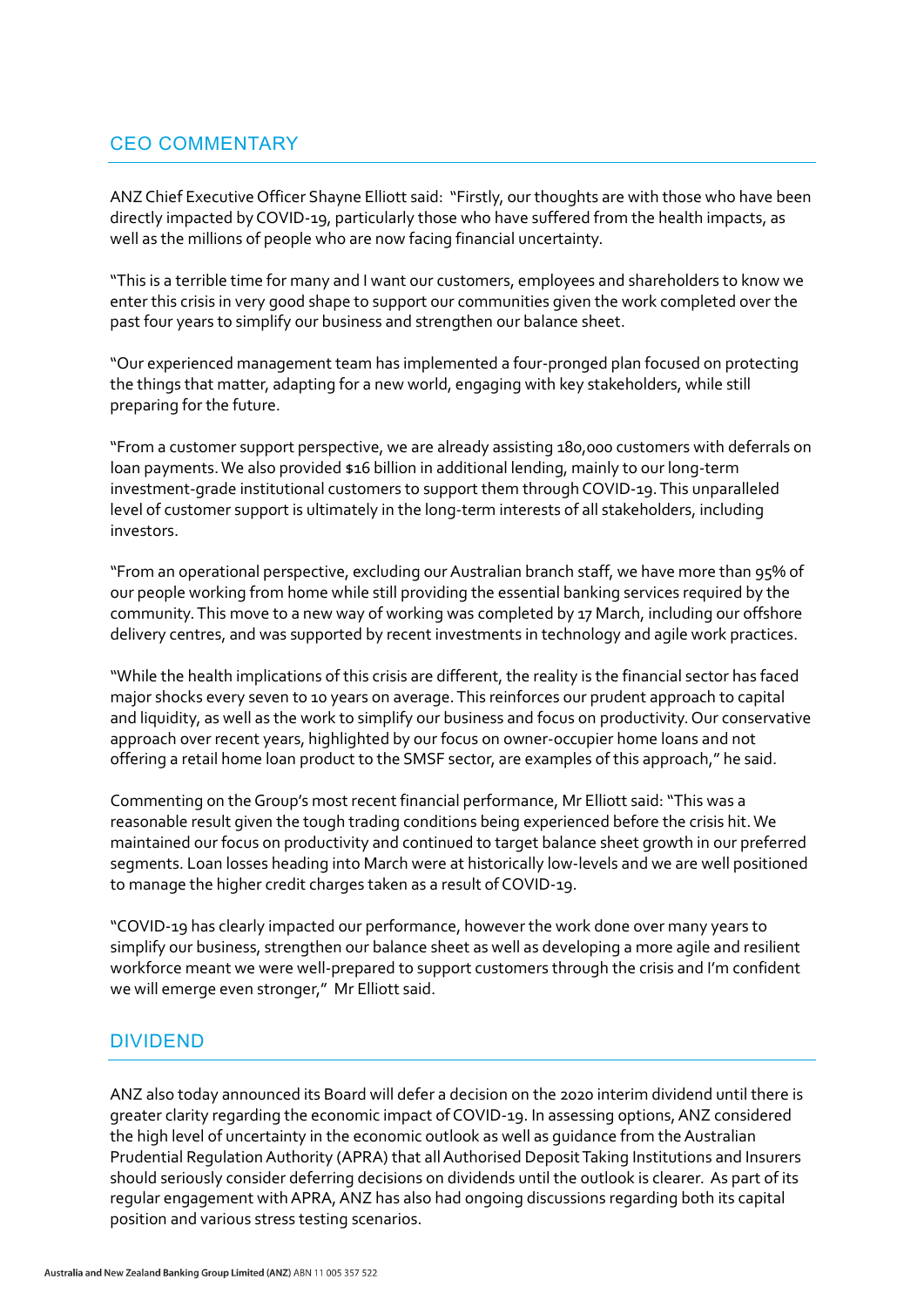ANZ Chairman David Gonski said: "This decision is not about our current financial position and ANZ has not received any concerns from APRA regarding our level of capital. The Board agrees with the regulator's guidance that deferring a decision on the 2020 interim dividend is prudent given the present economic uncertainty and that making a decision at this time would not have been appropriate.

"This was a very difficult decision and the Board considered all options available as we understand the impact this will have on those shareholders who rely on dividends," Mr Gonski said.

The Board will carefully consider all factors over the coming months and continue to assess the evolving situation, including the severity of community lock-downs, before determining a final position on the interim dividend. ANZ will provide an update as part of a trading update in August in conjunction with the release of its Pillar 3.

# COVID-19 CUSTOMER SUPPORT

ANZ launched support packages for retail and commercial customers in Australia and New Zealand that included the option of an up to six-month loan payment deferral. ANZ also reduced a range of variable and fixed rates for home and business customers, including being the only Australian bank to reduce mortgage rates after the most recent Reserve Bank decision.

## **Australia Retail & Commercial**

- Received ~105,000 requests for assistance on \$36 billion worth of home loans. This represents 14% of ANZ's home loan portfolio.
- Repayment deferrals have been provided on \$7.5 billion of lending to commercial customers, with assistance provided to ~15% of commercial lending customers.
- $\cdot$  Pre-approved more than \$4 billion in lending to 35,000 small business customers with existing transactional accounts (average of \$140,000 each); provided temporary overdraft increases for ~5,500 commercial accounts.
- $\cdot$  Reallocated and retrained staff to support key areas with more than 500 branch staff assisting with clearing call centre back-logs; trained an additional 300 people to assist customers contacting via digital channels. Responded to more than 6,000 social media posts.

#### **New Zealand**

- Provided financial support to more than 30,000 personal, home and business loan customers through loan deferrals or adjustments with lending of around ~NZ\$12 billion.
- Deferred 19,600 home loan repayments and moved 20,900 to interest only.
- Granted 1,345 temporary overdraft facilities to businesses needing more working capital, worth nearly NZ\$25 million; received ~820 requests regarding the Business Finance Guarantee Scheme.

#### **Institutional**

- Increased core lending by 12%, or  $$16$  billion, during the half, with the majority extended in March to support customers in our priority sectors with their balance sheet needs.
- Joint Lead Manager on \$13 billion Treasury bond for the Australian Office of Financial Management, helping fund the Australian Government's COVID-19 support package.
- Maintained customer service standards despite a 35-45% increase in transaction volumes of trade and lending processes. This was achieved with 100% of staff in operations hubs and 85% of global operations teams working from home.